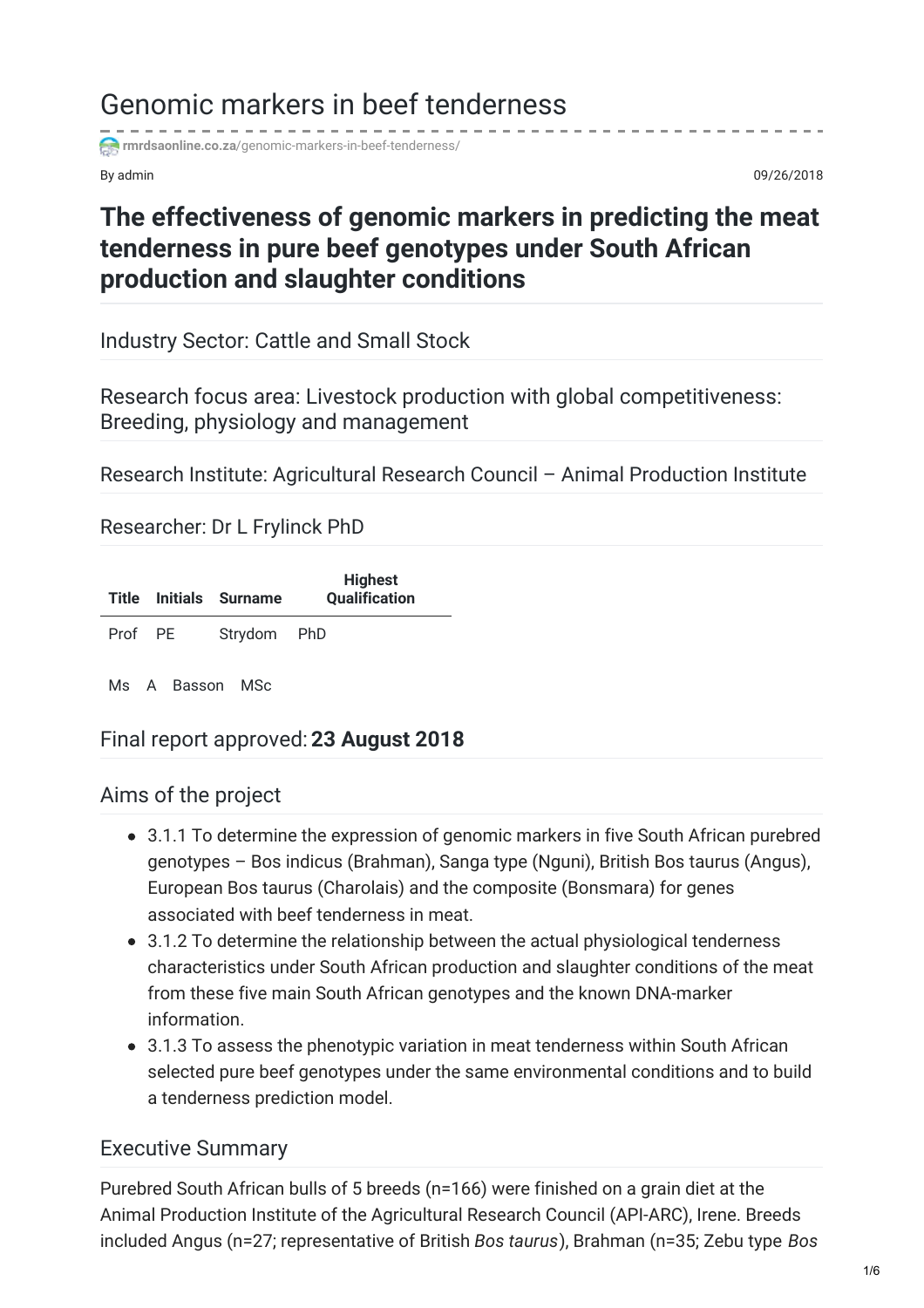*indicus*), Bonsmara (n=35; South African composite breed with large Sanga contribution), Charolais (n=34; European *Bos taurus*) and Nguni (n=35; Sanga type *Bos taurus africanus*). Animals were sampled over 3 slaughter periods in 2011 (50 animals), 2012 (50 animals) and 2014/2015 (66 animals). Bulls were sourced from breeders that are registered with the appropriate breeders' associations and were progeny of registered pure breed bulls and cows. Bulls were ≃9 months old when entering the feedlot and reared under feedlot conditions for ≃120 days to ≃12 months old. Bullas were slaughtered to yield A2/3 carcasses (zero permanent incisors, lean to medium fatness). Bulls were penned overnight with access to water before slaughter following captive bolt immobilization at the abattoir of the API-ARC. All treatments and procedures were approved by the Ethics Committee of the Agricultural Research Council (ARC AEC-I 2010 001).

To determine whether the effects of genotype were additive to electrical stimulation, the right half of the carcass was electrical stimulated for 15 seconds at 500V peak, using 5 ms pulses at 15 pulses per second and directly chilled at 4 °C. The left half of the carcass was not electrically stimulated (served as a control), while chilling was delayed for 6 hours (at 10 °C) to allow for the full development of metabolic processes within muscle fibers before chilling at 4 °C.

Animal measurements included weights, recorded during the feedlot growth period to determine body weight gain (total gain and average daily gain) and liver body weight (BW) measured on the day before slaughter as a final weight. Carcass measurements included hot carcass weight (HCW; used to calculate dressing percentage), cold carcass weight (used to determine carcass mass loss), EMA (in the thoracic region at T9/10), pH and temperature (measured at the lumbar end of the LTL). Beef quality estimates measured from samples collected directly from the carcass or from LTL excised from the lumbar region (L6) up to the thoracic region (T9/10) included myofibrillar fragment length (MFL), Warner-Bratzler shear force (WBSF), calpain enzyme system activities, sarcomere length (SL), colour measurements, energy metabolites, collagen (content and solubility) and water-holding capacity (WHC). Colour was determined using the CIE L\*A\*b\* colour convention with measurements of L\*, a\*, b\*, C\* and  $h_{ab}$  over the ageing period. Energy metabolites included the concentrations of glycogen, glucose 6-phosphate, glucose, lactate, creatine phosphate and ATP determined at 1 h, 3 h, 6 h and 20 h post-mortem.

The genes that are most likely to affect beef quality, specifically tenderness, as those of the calpain enzyme system. Calpain-1, calpain-2, calpain-3 and calpastatin are all found in the sarcoplasm and are known to determine post-mortem proteolysis. The genes for these proteins can therefore be identified as causative to proteolysis at least, but potentially also for beef tenderness. We therefore used the 114 SNPs located in these causative genes (*capn1*, *capn2*, *capn3* and *cast* respectively) to determine their genotypic distribution, as well as the association of these genotypes with beef quality traits in order to determine the importance of these genes in determining the quality (tenderness) phenotype. These data were used to identify possible markers for genomic selection (GS), once they were validated for tenderness in South African beef breeds.

The *capn1* gene (on BTA29) was validated for beef tenderness, with a large number of strong associations (relatively high correlations) with estimates of beef tenderness, found in both the ES and the NS treatment groups. It correlated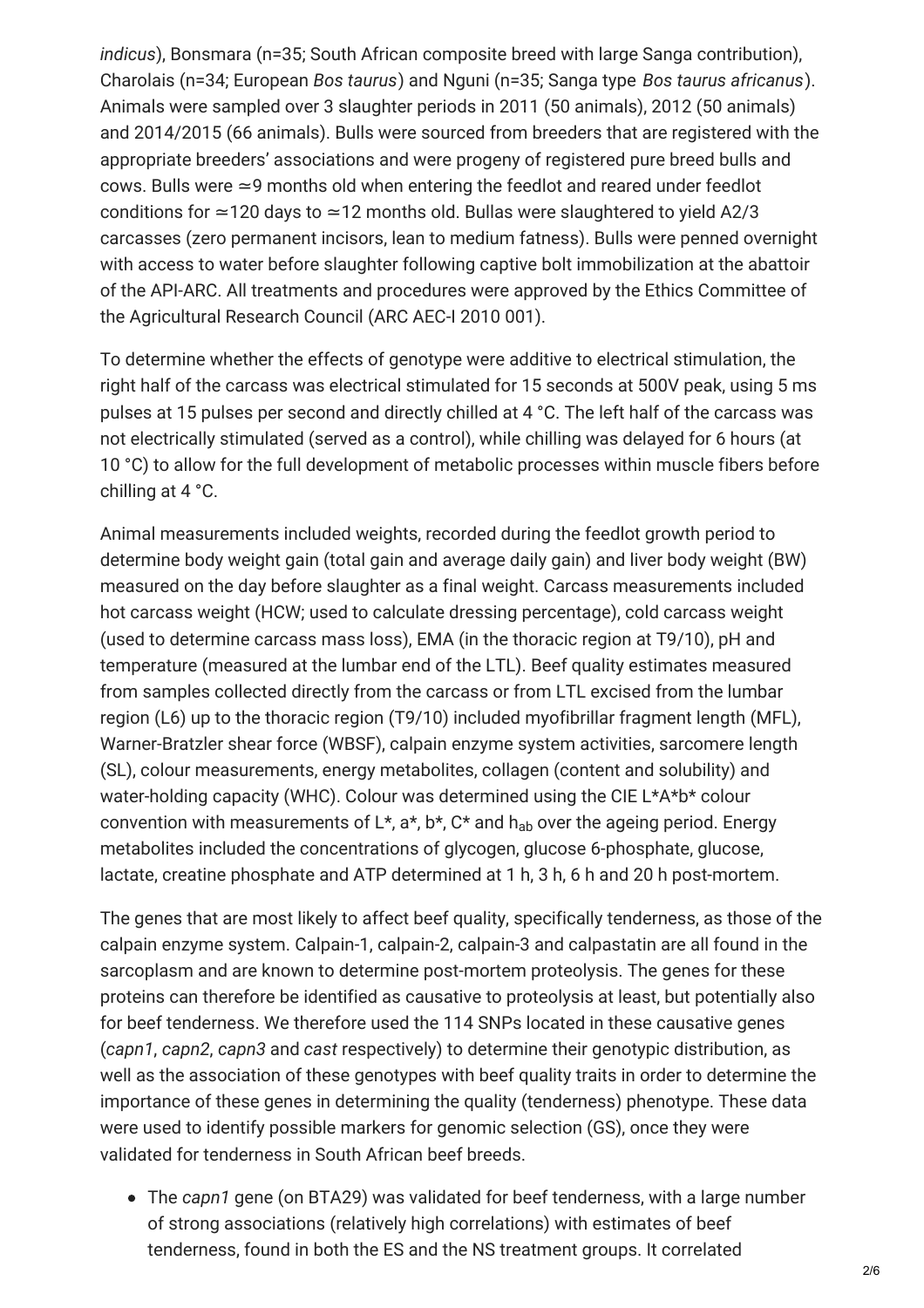especially with MFL as a measure of physical tenderness ( $r^2$ = 0.07 to 0.15), with fewer SNPs explaining the phenotypic variation in WBSF ( $r^2$  = 0.09 to 0.10). Almost no associations occurred with calpain-1 enzyme activity itself, but the effects of the SNPs in *capn1* was rather a change in the responsiveness of the enzyme to calpastatin inhibition, as shown by several relatively strong correlations ( $r^2$  = 0.07 – 0.12) to the relative calpastatin inhibition per calpain(-s).

- The *capn2* gene (on BTA16) was validated for beef tenderness, explaining the phenotypic variation in, especially, the activities of calpain-1 and calpain-2 ( $r^2$  = 0.07 – 0.11). Although effects on enzyme activities were evident, these changes only resulted in a few significant associations of the genotypes with physical tenderness MFL  $(r^2 = 0.07 - 0.09)$ .
- The *capn3* gene (on BTA10) exhibited very few associations with beef quality. The protein coded by this gene is responsible for background proteolysis and does not cause variation in tenderness. The lack of an effect of these SNPs on tenderness is therefore unsurprising.
- The *cast* gene (on BTA7) is quite large (136,434 bp) and contained a large number of SNPs (63), of which only 4 exhibited extensive effects on tenderness. Many of the correlations with MFL ranged between 0.07 – 0.11, although a few SNPs exhibited strong phenotypic correlations with MFL ( $r^2$  = 0.12 – 0.16), while associations with WBSF were less common and less pronounced ( $r^2$  = 0.07 – 0.11). These differences in physical tenderness were only in part explained by differences in the total and /or relative inhibition of calpastatin of protease enzyme activities ( $r^2$  = 0.07 – 0.12).

Using SNPs of the Illumina Bovine HD SNP BeadChip the *capn1*, *capn2* and *cast* genes were verified for tenderness in SA purebred beef cattle. The amount of phenotypic variation in tenderness estimates explained by some of these SNPs were large, making them useful targets for genomic selection in these breeds. Both Nguni and Bonsmara exhibited high allelic frequencies for alleles that were favorable for tenderness, giving them the genetic potential to produce tender beef.

# Popular Article

## **Inheemse rasse soos die Nguni en Bonsmara het die genetiese potensiaal om sagte vleis te produseer**

Basson, A

## **Inleiding**

Hierdie proef is onderneem om vleisbeesgenetika in Suid-Afrikaanse (SA) rasse te ondersoek. As deel van die proef is daar getoets of die rasse wat algemeen vir kruisteling in SA gebruik word, verskil in die verspreiding van voordelige gene vir sagtheid (en ander vleiseienskappe), met spesifieke fokus op die inheemse Bonsmara en Nguni. Die karkasse is gehalveer om die een helfte elektries te stimuleer en dadelik te verkoel, terwyl die ander helfte as kontrole gedien het. Hier is verkoeling vir 6 ure uitgestel om die normale perimortem prosesse soos energieverskaffing in metabolisme, genoeg tyd te gee om te ontwikkel, voordat hierdie nie-gestimuleerde karkas-helftes verkoel is.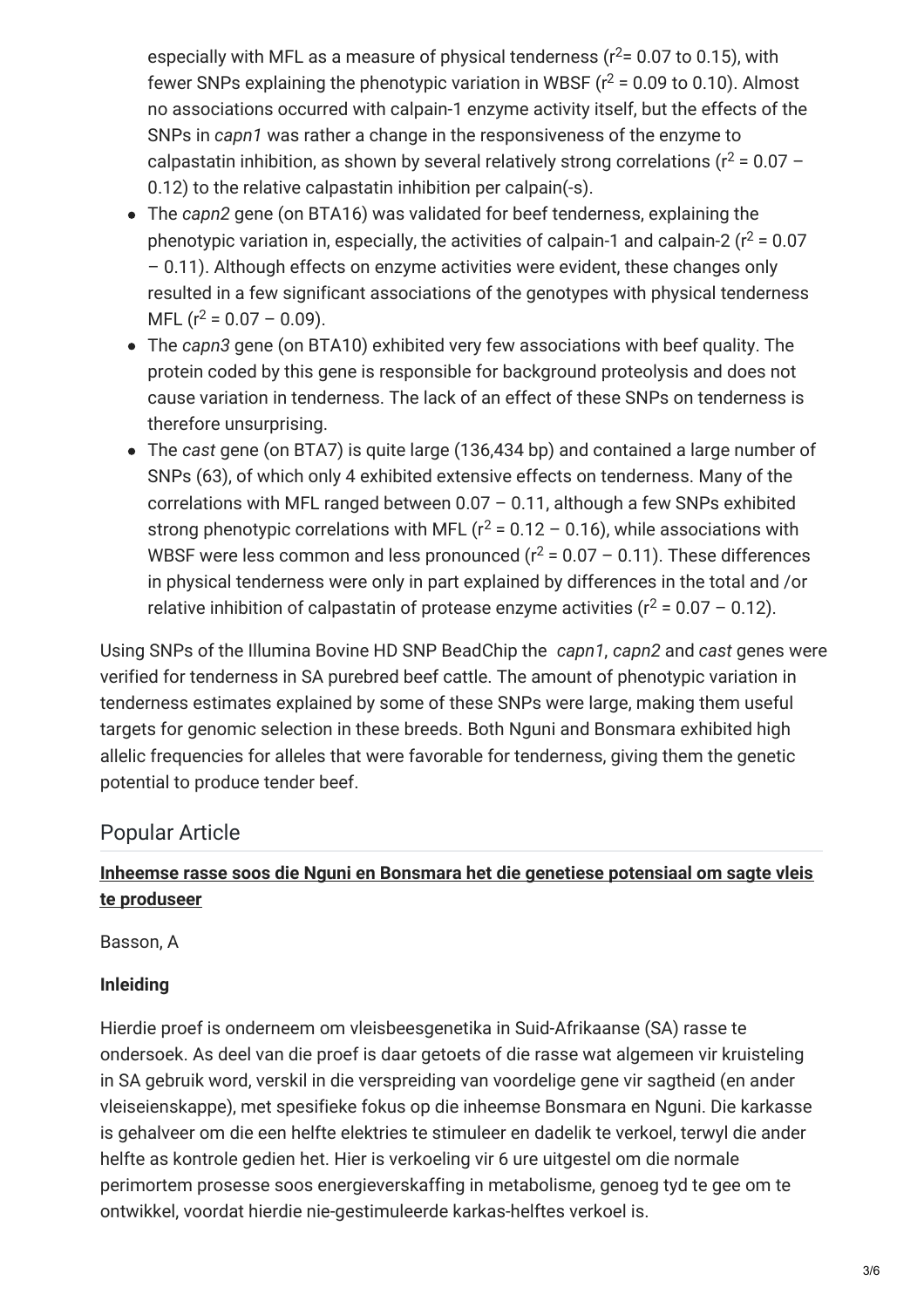Daar is verskeie vrae waarvoor ons antwoorde soek met hierdie navorsing. Ons weet dat die Nguni oor die genetiese en biochemiese potensiaal beskik om sagte vleis te produseer (Frylinck *et al.*, 2009), maar hoe vergelyk dit met Bonsmara, Angus, Charolais en Brahman? Kan die Nguni onder die regte slagtoestande, sagte vleis produseer? Kan ons deur middel van genomiese seleksie (GS) die kwaliteit van beesvleis verbeter in die industrie, waar elektriese stimulering dalk die invloed van voordelige gene sou uitkanselleer, of is verbeterde genetika se positiewe invloed op kwaliteit steeds waargeneem na stimulering?

#### **Die Proef**

Vyf vleisbeesrasse is in die proef ingesluit; Angus en Charolais as *Bos taurus* rasse, Brahman as Zebu-tipe *Bos indicus*, Bonsmara as 'n inheemse kruisbeesras met 'n groot Sanga-tipe bydra en Nguni as inheemse Sanga-tipe *Bos taurus africanus*. Die stoetbulle is afgerond in die voerkraal tot naastenby 12 maande oud voor slagting, of 'n karkasklassifisering van A2/3. 'n Groot aantal monsters is versamel van die *Longissimus lumborum et thoracis* spier (lende) om die toestande rondom slagting te bepaal, asook lendeskywe wat vakuum-verseël is en verouder is vir 3, 9, 14 en 20 dae, om die invloed van veroudering op vleiskwaliteit te bepaal (met of sonder elektriese stimulering).

#### **Vleis se Kwaliteitseienskappe**

Vir kwantitatiewe eienskappe is daar 'n baie groot aantal gene wat 'n eienskap bepaal en elkeen van hierdie gene dra slegs 'n klein proporsie by tot die uiteindelike resultaat, byvoorbeeld sagte vleis. Elkeen van hierdie gene kan honderde (selfs duidende) variasies toon op 'n molekulêre vlak. Enkel-nukleotied polimorfismes (single nucleotide polymorphisms = SNPs) wat die verskil in een enkele DNA molekule is, kan soms 'n relatiewe groot invloed op die fenotipe hê. Hierdie SNPs (uitgespreek "snips") is wat ons geïdentifiseer en getoets het binne-in gene wat sagtheid behoort te beïnvloed.

#### **Genetika en Fisiologie**

Spier in die lewendige dier het 'n baie rigiede proteïenstruktuur wat hoogs ge-orden is, terwyl die omskakelings na vleis in die karkas 'n ontwrigting van hierdie orde behels – hoe meer die speirstrukture ontwrig word, hoe sagter is die vleis. Die kalpaïen ensiem-sisteem (spesifieke proteases) dra grootliks by tot die ontwikkeling van die finale sagtheid van vleis. Alhoewel kalpaïen‑1 en kalpastatien (die inhibeerder van kalpaïen) die grootste bydra lewer tot die degradering van die proteïene in vleis om dit sagter te maak, kan kalpaïen‑2 en kalpaïen‑3 dalk ook hiertoe bydra. Ons het dus diere met die Bovine-HD SNP BeadChip van Illumina genotipeer vir die gene van die ensieme kalpaïen‑1 (*capn1* in chromosoom 29), kalpaïen‑2 (*capn2* in chromosoom 16), en kalpaïen‑3 (*capn3* in chromosoom 10), asook die ensiem-inhibeerder, kalpastatien (*cast* in chromosoom 7). Ons bepaal dus eerstens watter gene fisiologies belangrik is en analiseer dan al die geen-variante (of SNPs) om die korrelasie tussen hierdie variante en vleiskwaliteit van die diere te bepaal. 'n Groot voordeel van hierdie navorsing, wat dit onderskei van ander werk, is dat ons 'n baie gedetaileerde prentjie van die fisiologie van die vleis het, deur meting van verskeie eienskappe (met of sonder behandeling), gekoppel aan redelik indiepte inligting omtrent die genotipes van hierdie funksionele gene.

#### **Resultate**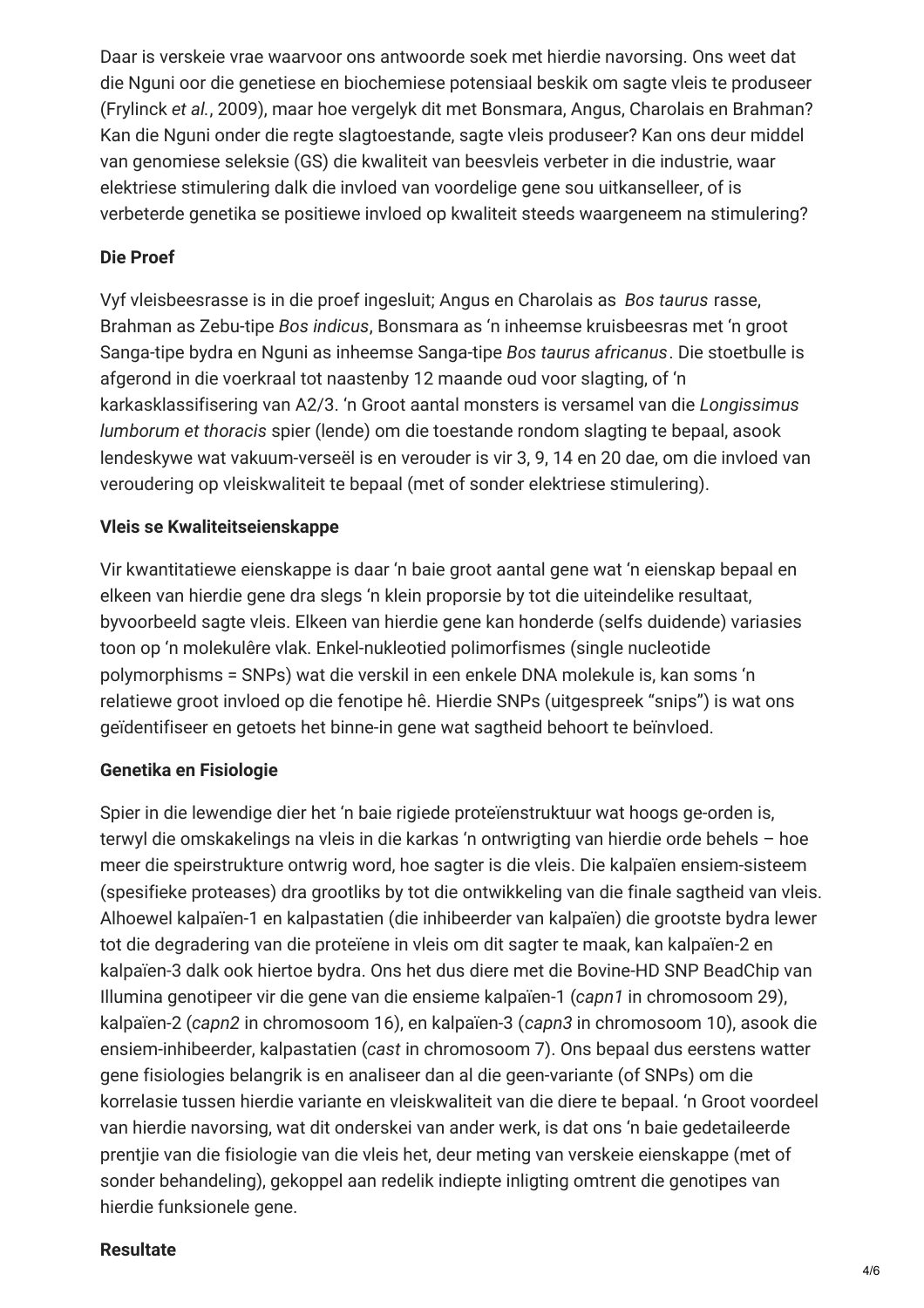Brahman bulle (rooi in die grafiek) het deurgaans die hoogste vlakke van kalpastatien per kalpaïene getoon, wat bygedra het tot meer intakte spierveselstrukture (langer miofibril fragment lengtes – MFL) asook verhoogde taaiheid (hoë Warner-Bratzler snyweerstande of WBSW gemeet in kg). In teenstelling het die Nguni (turquois in die grafiek) heelwat laer inhibering van ensiemwerking deur kalpastatien getoon, wat in sommige gevalle die laagste van al die rasse was, met ander woorde die Nguni was die ras met die mees voordelige biochemie. In die Bonsmara was die patroon vir biochemiese en strukturele veranderinge baie soortgelyk aan dié van Nguni's en die sagtheid van die lendeskywe (verlaging in snyweerstande) het vinnig verbeter tussen dag 3 en 9 van veroudering. Teen 14 dae se veroudering het die snyweerstande gestabiliseer en Bonsmara bulle het nie dieselfde sagtheid as die Nguni bereik nie, inteendeel, hulle snyweerstande was soortgelyk aan Brahman en Charolais.

Kalpaïen-1 is die belangrikste protease wat sagtheid bepaal en die kalpaïen‑1 geen ( *capn1*) behoort dus by te dra tot vleiskwaliteit. Die grootste invloed van *capn1* was om die proteïenstruktuur te ontwrig, deur middel van laer relatiewe kalpastatien inhibisie per kalpaïen aktiwiteit. Ons het sterk korrelasies vir verskeie SNPs in hierdie geen geïdentifiseer waar veral MFL (maar ook party van die snyweerstande), sowat 15-20% laer was in die "voordelige" genotipe (voordelig vir sagtheid).

Die kalpaïen-2 ensiem is verantwoordelik vir die ontwikkeling van agtergrond-sagtheid en die geen (*capn2*) was ge-assosieer met sowat 12 – 15% hoër protease ensiemaktiwiteit, wat in sommige SNPs met soveel as 38% hoër ensiem aktiwiteit geassosieer was. Dit was egter tot 'n kleiner mate met die bevordering van sagtheid en die ontwrigting van vesels geassosieer.

Kalpastatien aksie kan 'n groot invloed op sagtheid hê. In die lewendige dier funksioneer dit om die kalpaïen protease ensiemaktiwiteit, wat sellulêre proteïene groot skade sou kon aanrig, in beheer te hou. In die prosesse wat spier omskakel na vleis toe, verhoed dit ook die afbraak van spierproteïene, maar in dié geval sal dit dan die ontwikkeling van sagtheid benadeel. In die kalpastatien geen (*cast*) was daar 'n relatief klein aantal SNPs wat 'n redelike groot invloed op die ontwrigting van spiervesel proteïene gehad het. Die MFL was nagenoeg 10 – 15% laer, terwyl sommige van die SNPs se "voordelige" genotipes tot meer as 'n 20% verbetering in die MFL gelei het (i.e. korter lengtes). Dit was gedeeltelik verduidelik deur 'n verlaging in die totale eenhede kalpastatien werking, met soveel as 20% laer inhibisie vanaf kalpastatien, gekoppel aan 'n redelike verbetering in die sagtheid van die vleis, veral in die vroeë tot intermediêre stadiums van veroudering.

#### **Bespreking**

Uit die 4 gene wat hier getoets is, is die kalpaïen‑1 en kalpastatien gene veral geskik vir genomiese seleksie in Suid-Afrikaanse vleisbeesrasse, terwyl 'n paar van die SNPs in die kalpaïen-2 geen ook potensiaal toon. Rasverskille in sagtheidseienskappe (fisiese en biochemies) word gereflekteer in verskille in die verspreiding van genotipes tussen die verskillende rasse (sien tabel hier onder)..

**Totale Aantal Voordelige Allele\***